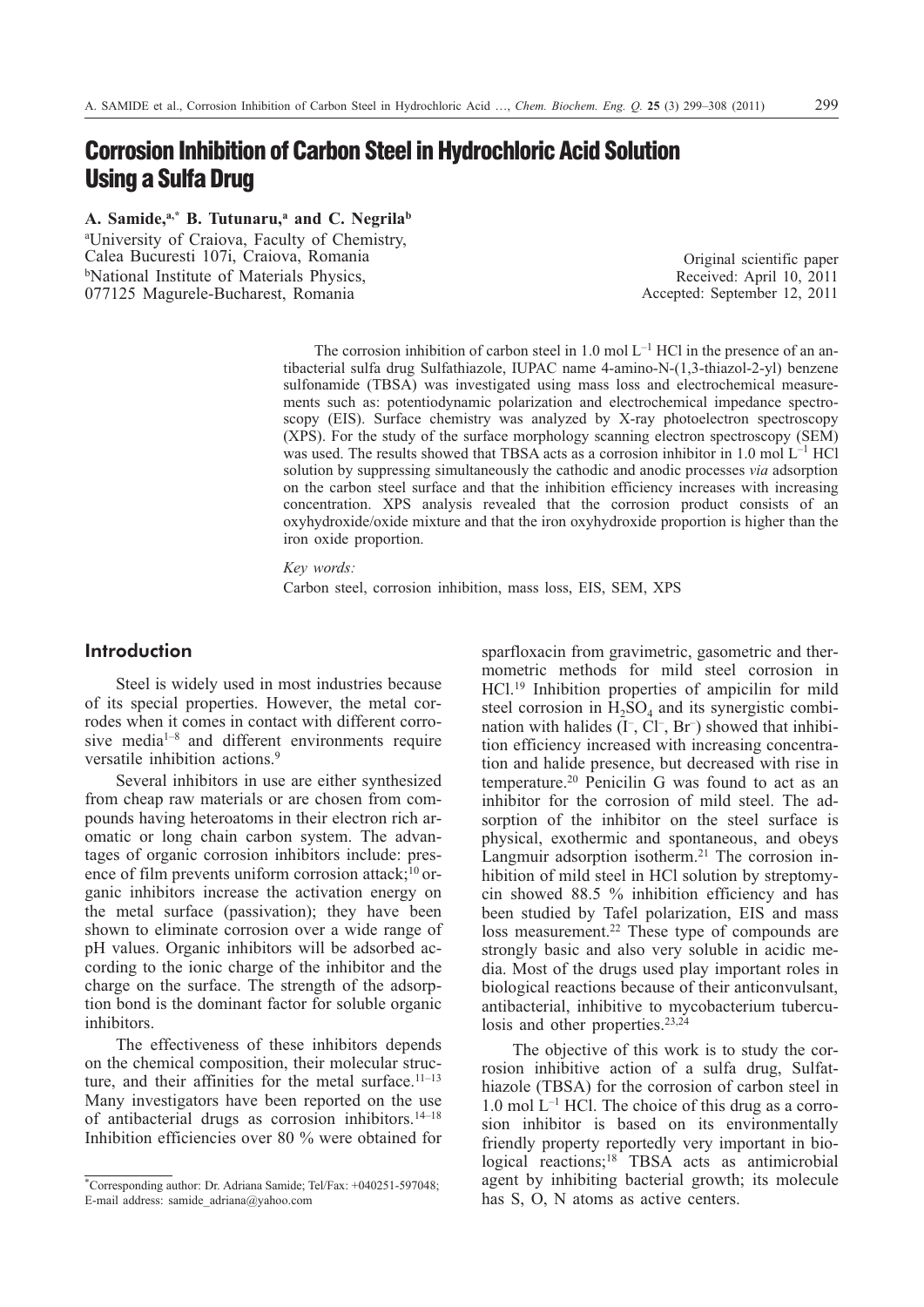# **Experimental**

### **Materials**

Materials used for the study were carbon steel sheet of composition  $(w/\%)$ : C = 0.12 %; Mn = 1 %;  $P = 0.045$  %; S = 0.027 %, Fe remainder. HCl reagent used for the preparation of aggressive solutions was of AR grade. Appropriate concentrations of acid with and without adding inhibitor were prepared using distilled water. The antibacterial drug, Sulfathiazole (TBSA) was supplied by Fluka (purity  $> 98$  %). Molecular structure of the used inhibitor is presented in Fig. 1.



*3-thiazol-2-yl) benzene sulfonamide (TBSA)*

# Mass loss method

Each sheet, with an area of  $1 \text{ cm}^2$ , successively polished with 200, 600, 800 grade of emery paper was degreased by washing in acetone, ultrasonically cleaned with bi-distilled water and preserved in a vacuum dessicator. After accurately weighting, the specimens were immersed in a beaker containing 100 mL HCl with and without addition of different concentrations of TBSA. The concentration of HCl used was  $1.0$  mol  $L^{-1}$  while the concentrations of the inhibitor were:  $5 \cdot 10^{-4}$  mol L<sup>-1</sup>;  $7 \cdot 10^{-4}$  mol  $L^{-1}$ ;  $9 \cdot 10^{-4}$  mol  $L^{-1}$ ;  $11 \cdot 10^{-4}$  mol  $L^{-1}$ (0.5 mmol  $L^{-1}$ ; 0.7 mmol  $L^{-1}$ ; 0.9 mmol  $L^{-1}$ ; 1.1 mmol  $L^{-1}$ ). Mass loss was measured at room temperature. After 6 hours, the specimens were taken out, washed, dried, and weighed accurately. The average mass loss of the carbon steel sheets could be obtained.

# Electrochemical measurements

Electrochemical measurements were performed using a Voltalab 40 model PGZ301 potentiostat/galvanostat conducted by a personal computer with VoltaMaster 4 software. A typical three-electrode cell with a working electrode made of carbon steel with an active surface of 1 cm<sup>2</sup> was used. The auxiliary electrode was a platinum plate  $(1 \text{ cm}^2)$  and the reference electrode was represented by a saturated Ag/AgCl electrode. Potentiodynamic polarization curves were obtained with the scan rate of 1 mV  $s^{-1}$ , in a potential range from  $-700$  mV to –100 mV. The immersion time of the plates in the respective media was 4 minutes in open circuit, at room temperature.

Electrochemical impedance spectroscopy (EIS) measurements were carried out after 6 h, at the open circuit potential  $(E_{\text{ocp}})$ , in a frequency range from  $10^5$  Hz to  $10^{-1}$  Hz by a parturition signal of 10 mV amplitude peak to peak, at room temperature.

Potentiodynamic polarization and EIS data were analyzed by means of *Excel* and *Zview*, respectively.

## Surface characterization

The morphologies of the surfaces were inspected by SEM on Vega Tescan scanning electron microscope, resolution 60 Angstroms, magnification range:  $10 X - 180 000 X$ , SE detector.

XPS spectra were recorded in a VG ESCA 3 Mk II- EUROSCAN spectrometer with a Mg K X-ray source (1486.7 eV photons energy) operated at 300 W (accelerating voltage 12.5 kV, emission current 24 mA). The pressure in the analysis chamber did not exceed the value of  $2.66 \cdot 10^{-6} - 4 \cdot 10^{-6}$  Pa during the entire period of spectra acquisition. In order to perform the surface charge compensation, a FG40 flood gun device (Specs Gmbh – Germany), was used, with a 0.1 mA electronic current at 2 eV energy. The samples were measured in an "as received" condition with no other surface cleaning treatment (chemical etching or  $Ar^+$  ion beam bombardment). Survey spectra were recorded with a window of 1250 eV and 100 eV pass energy. All spectra were deconvoluted with SDP 2.3 XPS-International software, using Gaussian profile lines for peak fitting.

# **Results and discussion**

### Mass loss measurements

The mass loss of carbon steel samples in  $1.0$  mol  $L^{-1}$  HCl in the absence and in the presence of various concentrations of TBSA was determined. The results of mass loss measurements are shown as general corrosion rates  $W$  (g m<sup>-2</sup> h<sup>-1</sup>) in Fig. 2. The increase in TBSA concentration leads to a decrease in the corrosion rate, indicating that the presence of TBSA retards the general corrosion of samples in 1.0 mol  $L^{-1}$  HCl. This suggests that the inhibition of the carbon steel corrosion in the presence of TBSA occurs by adsorption at site on the metal surface. The molecular structure, type and concentration of inhibitor, mode of adsorption, chemical nature of "anchoring" and the composition of steel determine the efficiency of inhibitors. The molecules of TBSA may be adsorbed on the metal sur-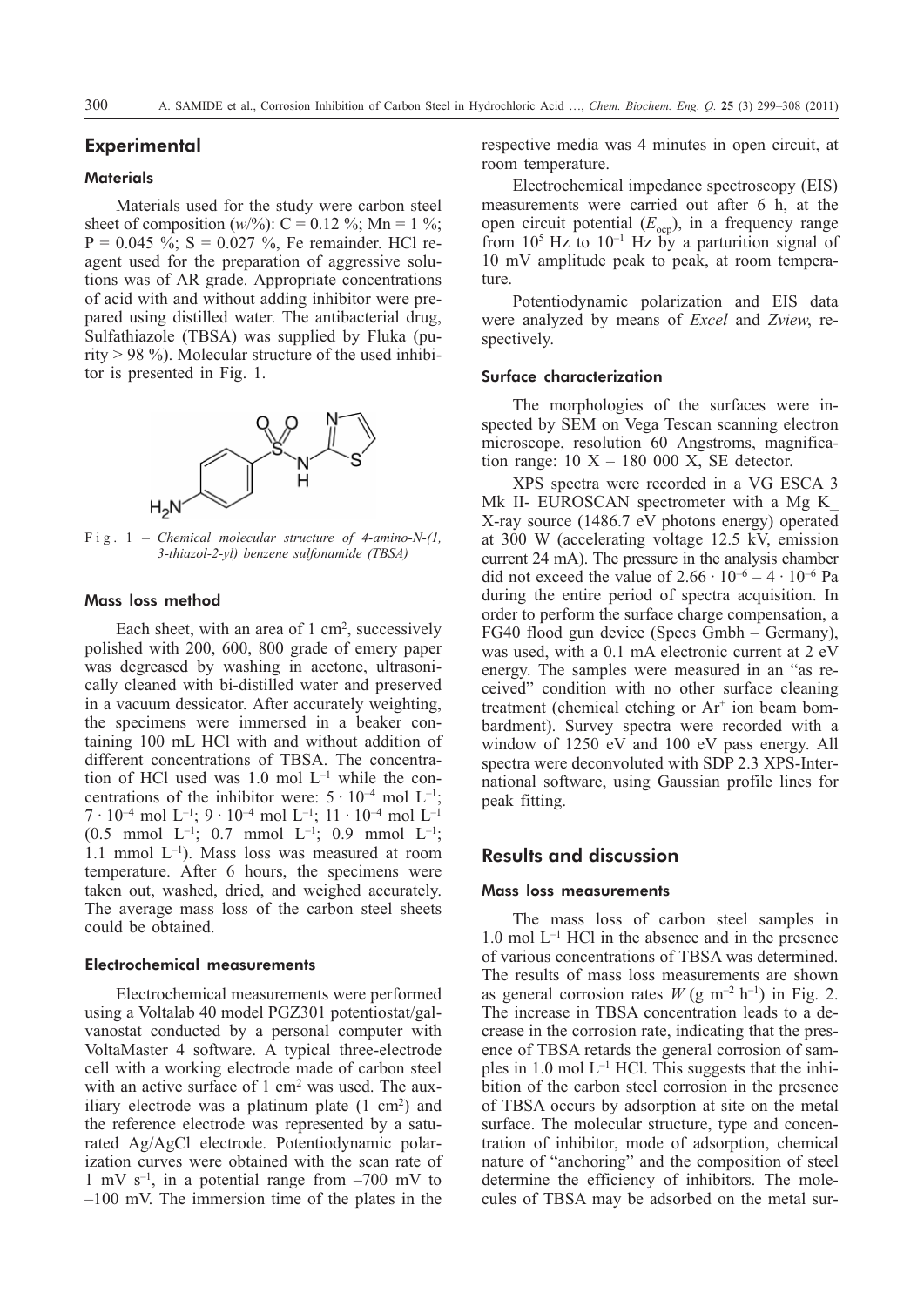

*steel corroded in 1.0 mol L–1 HCl solution in the absence and presence of TBSA, at room temperature*

face through interactions between the pair of non-participating electrons from the nitrogen and the sulfur (from thiazolic ring) atoms of the TBSA molecule and the carbon steel substrate. The effect of surface blockage becomes dominant, which leads to a decrease in the active centers. The inhibition efficiency increased with in the increase in TBSA concentration. The percentage inhibition efficiency (*IE*/%) of TBSA was calculated applying the following equation:

$$
IE = \frac{W_{free} - W_{inh}}{W_{free}} \cdot 100\tag{1}
$$

where  $W_{\text{free}}$  and  $W_{\text{inh}}$  are, respectively, the corrosion rates in the absence and presence of a given inhibitor. The inhibition efficiencies calculated from the mass loss data are given in Fig. 2.

#### *Adsorption isotherm*

One of the most convenient ways of expressing adsorption quantitatively is by deriving the adsorption isotherm that characterizes the metal/inhibitor/environment system. Various adsorption isotherms were applied to fit  $\theta$  values, but the best fit was found to obey Temkin adsorption isotherm, which may be expressed by:

$$
\theta = \frac{2303}{f} \cdot \log K + \frac{2303}{f} \cdot \log c \tag{2}
$$

where *c* is the concentration (mol  $L^{-1}$ ) of the inhibitor in the bulk electrolyte,  $\theta$  is the degree of surface coverage  $(\theta = IE/100)$ , *K* is the adsorption equilibrium constant and *f* is the number of the surface active sites occupied by one inhibitor molecule.

Plotting  $\theta$  against *log c* for the TBSA is given in Fig. 3, where a straight-line relationship was obtained suggesting the validity of this model for the studied case. The result obtained indicates that the  $R<sup>2</sup>$  value for the plots is very close to unity, which indicates a strong adherence of the assumptions of Temkin to experimental data. The slope of this line equals 2.303/*f* and the intercept is  $[(2.303/f) \cdot \log K]$ , from which the value of *K* was calculated. It can be observed that *K* has a value of  $260250$  L mol<sup>-1</sup> and  $f = 3.23$ . It is noted that the value of "*f*" is more than unity. This means that the given inhibitor molecules will form a monolayer on the steel surface.



*in 1.0 mol L–1 HCl solution containing various concentrations of TBSA, at room temperature*

The equilibrium constant of adsorption *K* obtained from the intercepts of Temkin adsorption isotherm is related to the free energy of adsorption  $\Delta G_{ads}^0$ <sup>0</sup> as follows:

$$
K = \frac{1}{55.5} \exp\left(-\frac{\Delta G_{ads}^0}{R \cdot T}\right) \tag{3}
$$

where *R* is the universal gas constant, *T* is temperature (K) and 55.5 is the molar concentration of water in the solution.

The negative value  $(-40.824 \text{ kJ mol}^{-1})$  obtained for  $\Delta G_{ads}$ <sup>0</sup> suggests that the inhibitor's molecules are adsorbed on the carbon steel surface. The values also indicate a spontaneous adsorption of the inhibitor molecules and usually characterize their strong interaction with the metal surface. The value of  $\Delta G_{ads}$ <sup>0</sup> of (–40 kJ mol<sup>-1</sup>) is usually accepted as a threshold value between chemical and physical adsorption. The value of  $\Delta G_{ads}^0$  obtained in our study  $(-40.824 \text{ kJ mol}^{-1})$  indicates a chemical adsorption mechanism.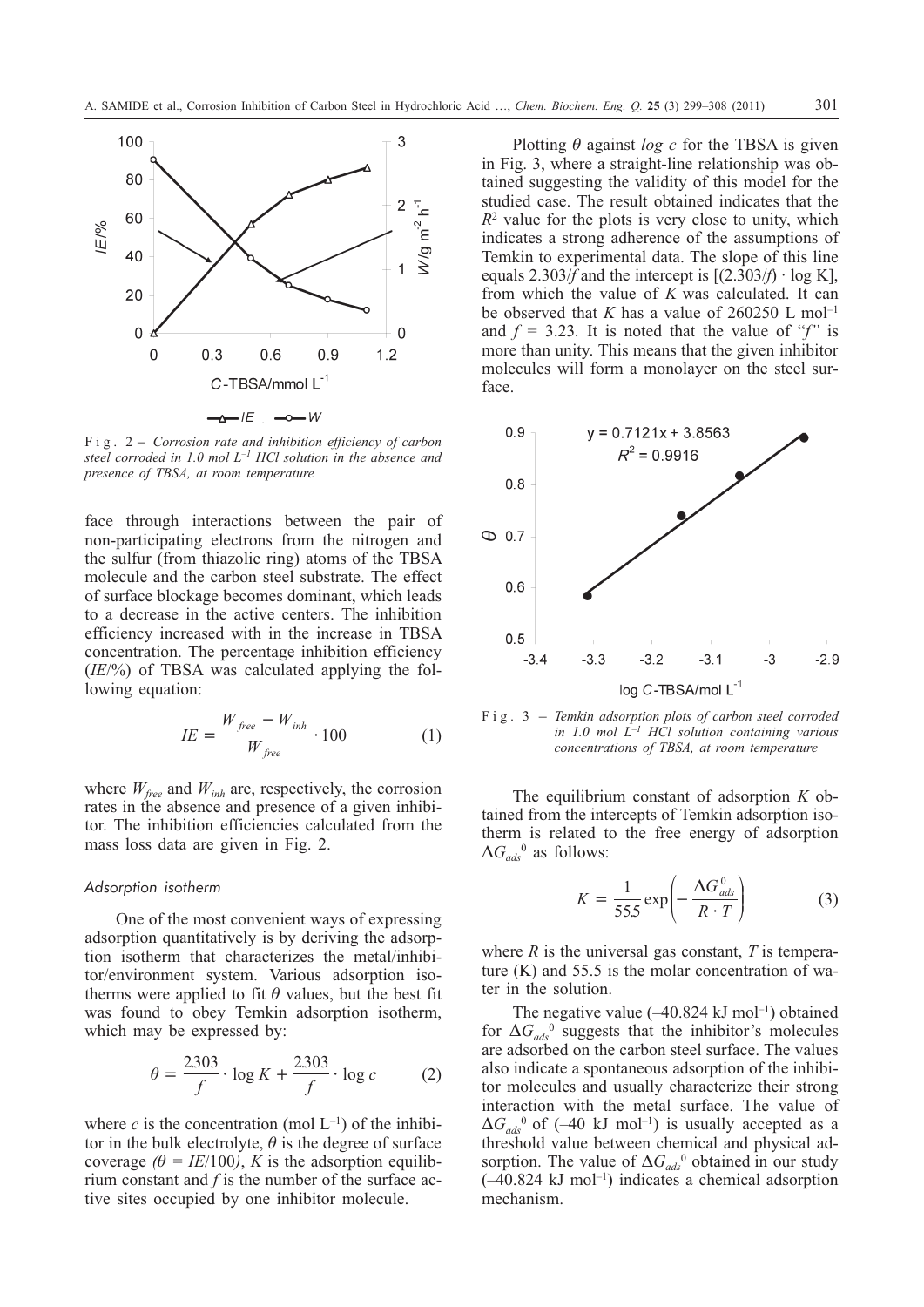# **Electrochemical measurements**

# Potentiodynamic curves

Potentiodynamic anodic and cathodic polarization scans were carried out at room temperature in 1.0 mol  $L^{-1}$  HCl blank solution and 1.0 mol  $L^{-1}$  HCl containing different concentrations of TBSA (Fig. 4).



*in 1.0 mol L–1 HCl solution with and without various concentrations of TBSA, at room temperature*

From Fig. 4 it can be seen that, in the presence of the inhibitor, the curves are shifted to lower current regions, showing the inhibition tendency of TBSA. Also, the presence of TBSA in the corrosive medium increases the anodic and cathodic over-potentials. This shows that TBSA addition reduces anodic dissolution and delays the hydrogen evolution reaction. The presence of this inhibitor in  $1.0 \text{ mol } L^{-1}$ HCl solution disturbs significantly the cathodic reaction and reduces the anodic reaction in a considerable manner. TBSA acts as a corrosion inhibitor in 1.0 mol  $L^{-1}$  HCl solution by suppressing simultaneously the cathodic and anodic processes *via* adsorption on the carbon steel surface.

The corrosion current density  $(i_{\text{corr}})$  was calculated at intercept of the anodic and cathodic Tafel lines to corrosion potential, using VoltaMaster 4 software (see Table 1).

The results showed that the corrosion current density decreased with the increase in TBSA concentration, which indicates that this compound acts as inhibitor by adsorption onto steel surface, and the inhibition degree depends on the TBSA concentration. The percentage inhibition efficiency (*IE*) of

Table 1 – *Electrochemical parameters and inhibition efficiency (IE) obtained for carbon steel in 1.0 mol L–1 HCl solution with and without different concentrations of TBSA at room temperature*

| Medium                              | $E_{\rm corr}$ | $\begin{array}{c c} \mathcal{L}_{\text{corr}} & i_{\text{corr}} \\ (mV vs. \\ Ag/AgCl) \end{array} \begin{pmatrix} i_{\text{corr}} \\ (mA cm^{-2}) \end{pmatrix} \begin{pmatrix} R_{\text{p}} \\ (\Omega cm^{2}) \end{pmatrix} \begin{pmatrix} I E \\ (\%) \end{pmatrix}$ |            |          |
|-------------------------------------|----------------|---------------------------------------------------------------------------------------------------------------------------------------------------------------------------------------------------------------------------------------------------------------------------|------------|----------|
| HCl blank solution                  | $-450$         | 0.429                                                                                                                                                                                                                                                                     | 69.2       | $\theta$ |
| $HC1/0.5$ mmol $L^{-1}$ TBSA $-435$ |                | 0.179                                                                                                                                                                                                                                                                     | 165.9 58.3 |          |
| $HC1/0.7$ mmol $L^{-1}$ TBSA $-434$ |                | 0.102                                                                                                                                                                                                                                                                     | 293.2 76.4 |          |
| $HC1/0.9$ mmol $L^{-1}$ TBSA $-429$ |                | 0.079                                                                                                                                                                                                                                                                     | 376.1 81.6 |          |
| $HC1/1.1$ mmol $L^{-1}$ TBSA $-428$ |                | 0.052                                                                                                                                                                                                                                                                     | 571.9      | 87.9     |

TBSA was also determined from the polarization measurements according to the following equation:

$$
IE = \frac{i_{corr}^{0} - i_{corr}}{i_{corr}^{0}} \cdot 100
$$
 (4)

where  $i_{\text{corr}}^0$  and  $i_{\text{corr}}$  are the corrosion current densities of carbon steel in  $1.0$  mol  $L^{-1}$  HCl solution without and with TBSA, respectively.

The polarization curves obtained in the potential ranges near to corrosion potentials were recorded with a scan rate of 1 mV  $s^{-1}$ . The linearization was accomplished in the domain of over-voltages values of  $\pm$  10 mV (Fig. 5).



*in 1.0 mol L–1 HCl solution in absence and in presence of TBSA in different concentrations: 0.5 mmol L–1; 0.7 mmol L–1; 0.9 mmol L–1; 1.1 mmol L–1*

The slopes  $\left(\frac{di}{dE}\right)_{E \to Ecorr}$  of the lines from Fig. 5, represent the polarization conductance. Polarization resistance  $(R_n/k\Omega \text{ cm}^2)$  was calculated using relation 5.

$$
\left(\frac{\mathrm{d}i}{\mathrm{d}E}\right)_{E \to E_{corr}} = \frac{1}{R_p} \tag{5}
$$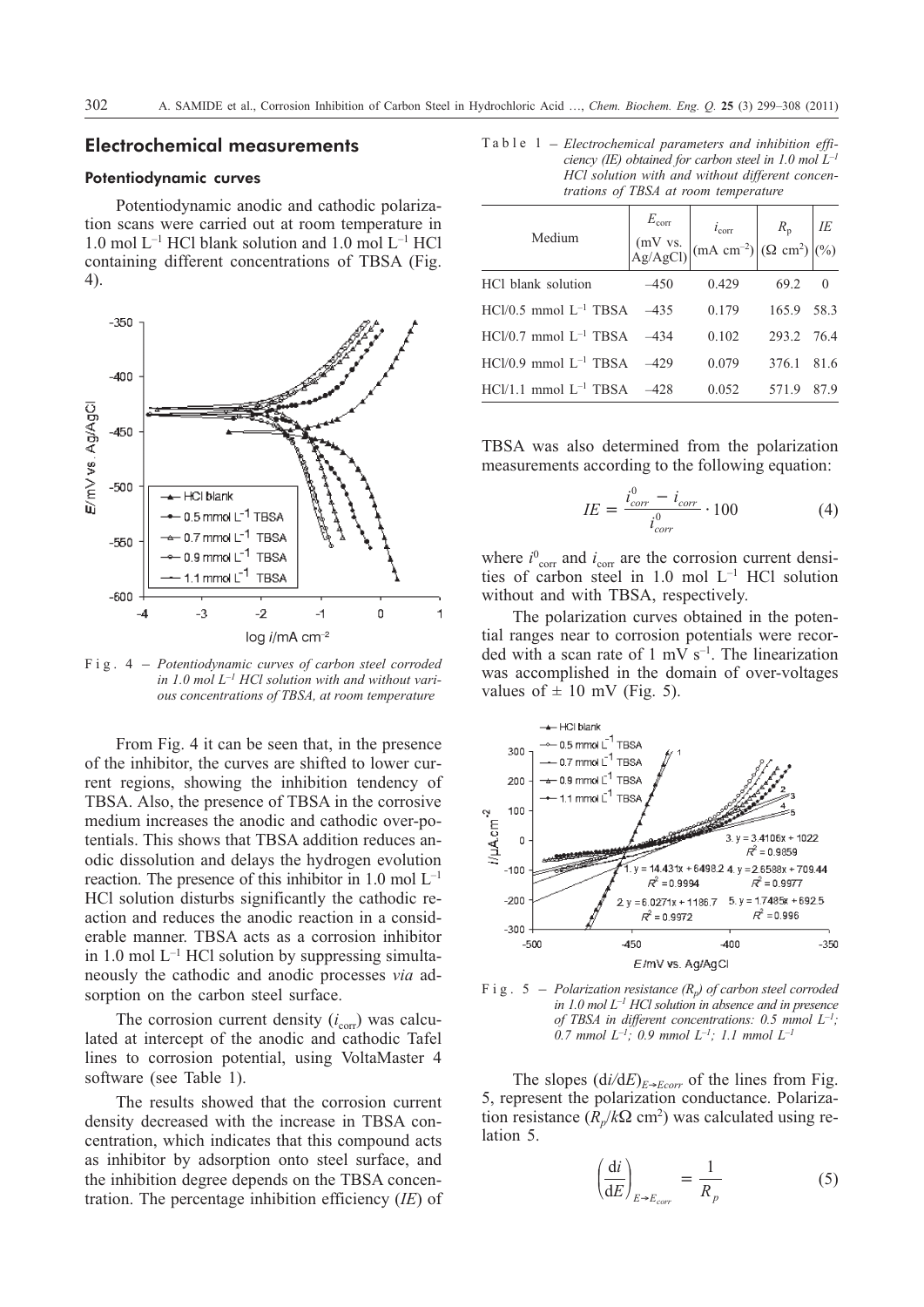The study of the response of carbon steel given by polarizing in HCl solution without and with TBSA, showed a shift in polarization resistance  $(R_n)$  to higher values, with the increase in TBSA concentration (Fig. 5 and Table 1). This suggests that the corrosion inhibition of the carbon steel corrosion in the presence of TBSA occurs by adsorption on the metal surface. The numerical values of the electrochemical parameters on the behaviour of carbon steel in 1.0 mol L–1 HCl solution and  $1.0$  mol  $L^{-1}$  HCl solution containing different concentrations of TBSA were calculated using VoltaMaster 4 software with an error of  $\pm$  1.5 %, and are presented in Table 1.

Table 1 reveals that the values of inhibition efficiency increase with TBSA concentration, reaching a maximum of 87.9 %, at 1.1 mmol  $L^{-1}$  TBSA concentration, almost equal to the value obtained from mass loss measurements (86.7 %).

# Electrochemical impedance spectroscopy

Fig. 6 shows the impedance measurements of carbon steel electrode in 1.0 mol L–1 HCl solution and in  $1.0$  mol  $L^{-1}$  HCl containing TBSA in different concentrations: 0.5 mmol  $L^{-1}$ ; 0.7 mmol  $L^{-1}$ ; 0.9 mmol  $L^{-1}$ ; 1.1 mmol  $L^{-1}$  vs. Ag/AgCl reference electrode, in the frequency range from  $10^5$  to  $10^{-1}$  Hz with a value of 10 mV for the amplitude, at open circuit potential  $(E_{\text{con}})$ . The impedance spectrum is represented as a Nyquist diagram with a capacitive loop more or less leveled, which presents a phase shift comparative with the real axe. This is due to the density variations of the electrode surface coating. Furthermore, the Nyquist plots shape for carbon steel in the solutions with and without inhibitor are not perfect semicircles from EIS theory in the frequency range. This difference is characteristic for solid electrodes and usually refers to frequency



*solution with and without different concentrations of TBSA, after 6 hours, at room temperature*

dispersion, which is attributed to roughness and other inhomogeneities of solid electrode surface.

The protective properties of the layer increase with increasing diameter of the semicircle.

It is clear that TBSA presence produced a higher polarization resistance value, which is interpreted in terms with the formation of an effective protective layer that diminishes the corrosion processes.

For the description of EIS measurements an equivalent circuit is suggested in Fig. 7, where  $(R_s)$ is the solution resistance of the bulk electrolyte and  $(C_{\rm d} \nu)$  represents the double layer capacitance of the electrolyte at the metal surface. Because of the inhomogeneities in the coating, this capacitance is implemented as a Constant Phase Element (CPE).  $(R_n)$  is the polarization resistance of the metal. The CPE is defined by:

$$
Z_{\rm CPE} = 1/[\text{T} \ (\mathit{j}\omega)^{\rm P}] \tag{6}
$$

where:  $\omega$  is the angular frequency and  $j^2 = -1$ . When the exponent  $P = 1$ , a CPE is identical to a capacitor and  $T = C$ . For  $P = 0$ , a CPE is equivalent to a resistor and  $T = 1/R$ . At intermediate values of P, the CPE is a phenomenological term with no simple physical justification.

The impedance parameters derived from EIS measurements and respective fitting results are given in Table 2 and Fig. 7 respectively.

The fitting results show that  $R_s$  and  $C_{\rm dl}$  –T decrease and  $R_p$  increases. This suggests that the amount of adsorbed TBSA molecules increases. This decrease in  $C_{\rm dl}$  –T could be attributed to the decrease in local dielectric constant and/or increase in the thickness of the electrical double layer, signi-



*Nyquist plots for carbon steel in 1.0 mol L–1 HCl solution contain-* $\int$ *ing 1.1 mmol L<sup>-1</sup> TBSA* ( $\odot$ : *measurement* ; - -: *fitting result)*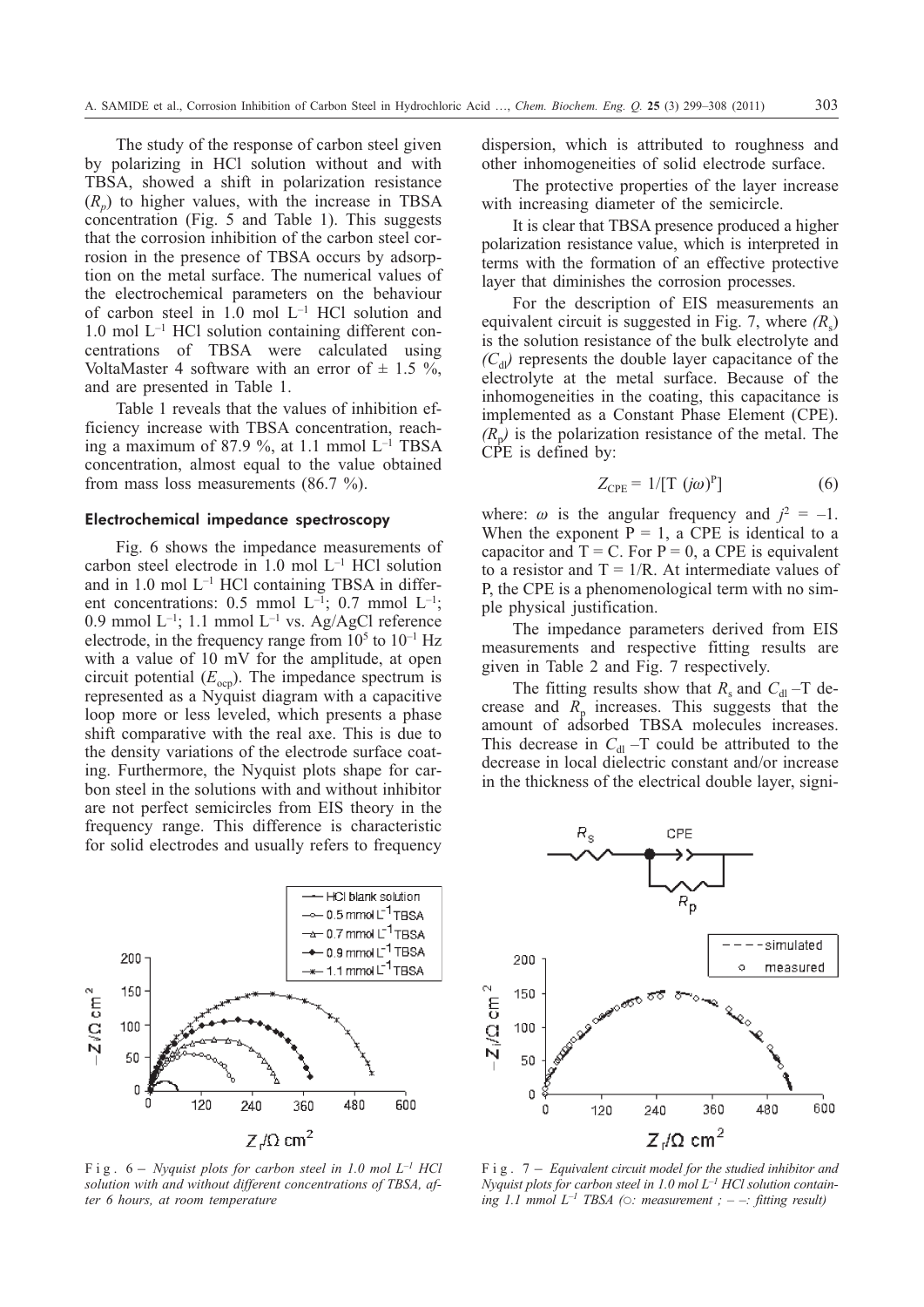| $C$ -TBSA        | $E_{\rm corr}$   | $R_{\rm s}$                 | $C_{\rm dl}$ -T           | $C_{\rm dl}$ -P           | $R_{\rm p}$                 | ΙE           |
|------------------|------------------|-----------------------------|---------------------------|---------------------------|-----------------------------|--------------|
| (mmol $L^{-1}$ ) | (mV vs. Ag/AgCl) | $(\Omega$ cm <sup>2</sup> ) | $(\mu F \text{ cm}^{-2})$ | $(\mu F \text{ cm}^{-2})$ | $(\Omega$ cm <sup>2</sup> ) | $(\%)$       |
| $\mathbf{0}$     | $-453$           | 2.897                       | 548.0                     | 0.73                      | 84.2                        | $\mathbf{0}$ |
| 0.5              | $-441$           | 2.627                       | 443.2                     | 0.78                      | 238.6                       | 64.7         |
| 0.7              | $-436$           | 2.359                       | 382.2                     | 0.79                      | 371.5                       | 77.3         |
| 0.9              | $-430$           | 1.998                       | 311.6                     | 0.81                      | 422.7                       | 80.1         |
| 1.1              | $-426$           | 1.785                       | 275.1                     | 0.85                      | 582.9                       | 85.5         |

Table 2 – *Impedance parameters for carbon steel in 1.0 mol L–1 HCl solution in the absence and in the presence of different concentrations of TBSA at room temperature, after 6 h of immersion time*

fying that the TBSA acts by adsorption at the interface of metal/solution. Values approaching 1 of the exponent P of  $C_{d}$  –P, indicate a pseudo-capacity for the double layer, in the presence of TBSA, which certainly is less porous than once P of  $C_{d}$  –P is more deviated from 1, in the absence of inhibitor (Table 2).  $R_p$  was used to calculate the inhibition efficiency from eq. 7.

$$
IE = \frac{R_p - R_p^0}{R_p} \cdot 100\tag{7}
$$

where  $R_p$  and  $R_p^0$  represents the polarization resistances in the presence and absence of inhibitor, respectively.

The presence of TBSA leads to an approx. 85.5 % inhibition efficiency, a closer value to that obtained from mass loss and potentiodynamic curves (see Table 2).

#### Surfaces characterization

After mass loss measurements, the corroded samples in  $1.0$  mol  $L^{-1}$  HCl solution without and with TBSA were also examined using SEM and XPS surface analysis. The best inhibition occurred when the TBSA concentration was  $1.1$  mmol  $L^{-1}$ .

# SEM observation

The SEM images of carbon steel surface before corrosion (Fig. 8a) and after occurrence of the corrosive processes in 1.0 mol  $L^{-1}$  solution (Fig. 8b) and in 1.0 mol  $L^{-1}$  HCl solution containing 1.1 mmol  $L^{-1}$  TBSA (Fig. 8c) are presented.

When carbon steel was corroded in  $1.0$  mol  $L^{-1}$ HCl solution without inhibitor, random spread corrosion spots could be noticed (Fig. 8b). When TBSA was used, the texture was modified and the corrosion spots had low intensity. It can be observed that the surface morphology shown in the presence of TBSA (Fig. 8c) is significantly different and more regular than that obtained in  $1.0 \text{ mol } L^{-1}$ HCl without TBSA (Fig. 8b).







*after corrosion in: b – in 1.0 mol*  $L^{-1}$  *HCl solution without TBSA; c – in 1.0 mol L–1 HCl solution containing 1.1 mmol L–1 TBSA*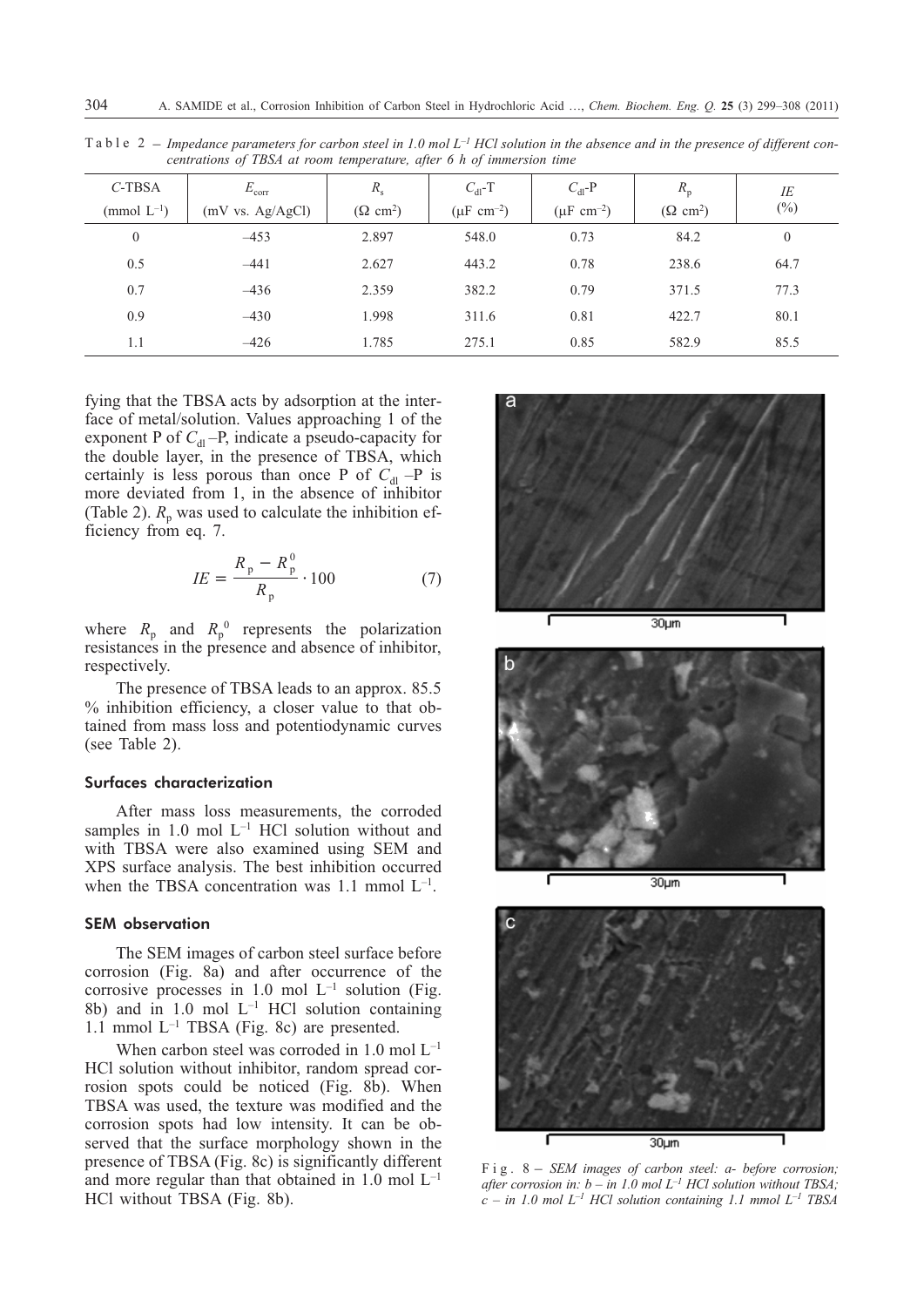|                 | $C -$ steel/HCl blank |         |         | $C - steel/HCl/TBSA$ |         |         |  |
|-----------------|-----------------------|---------|---------|----------------------|---------|---------|--|
|                 | BE/eV                 | FWHM/eV | Counts  | BE/eV                | FWHM/eV | Counts  |  |
| $Fe3+$          | 710.7                 | 3.79    | 76959.5 | 710.8                | 3.63    | 49929   |  |
| $O^{2-}$        | 718.8                 | 1.05    | 322.4   | 718.9                | 1.14    | 603.5   |  |
|                 | 530.0                 | 2.47    | 72721.7 | 530.0                | 2.24    | 69459.2 |  |
| $OH^-$          | 531.6                 | 2.38    | 62354.2 | 531.5                | 1.88    | 52112   |  |
| $O_{ads}$       | 533.8                 | 1.46    | 2082.8  | 532.9                | 2.24    | 25629   |  |
| N <sub>1s</sub> |                       |         |         | 399.9                | 3.04    | 3400.4  |  |
| S <sub>2p</sub> |                       |         |         | 164.7                | 3.94    | 376.02  |  |
|                 |                       |         |         | 169.3                | 3.22    | 359.06  |  |

Table 3 – *XPS parameters measured on the Fe 2p, O 1s, N 1s and S 2p levels for carbon steel corroded in 1.0 mol L–1 HCl blank solution and 1.0 mol L–1 HCl solution containing 1.1 mmol L–1 TBSA*

#### XPS surface composition

Fe 2p3/2 energy levels were monitored by XPS on the surface of carbon steel samples corroded in 1.0 mol L–1 HCl blank solution and 1.0 mol L–1 HCl solution containing 1.1 mmol  $L^{-1}$  TBSA. Note that the XPS parameters measured on the Fe 2p, O 1s, N 1s and S 2p levels are given in Table 3.

 $Fe^{3+}(2p^{3/2})$  appeared at 710.7 eV for the sample that was corroded in 1.0 mol  $L^{-1}$  HCl blank solution, and at 710.8 eV, in case where the carbon steel was corroded in the presence of TBSA. The positions and energy are very close to that observed either for FeO(OH) or Fe<sub>2</sub>O<sub>3</sub> structures.<sup>25</sup> The satellites that appeared at 718.8 eV and 718.9 eV respectively, are also characteristic of  $Fe<sup>3+</sup>$ . The spectra are displayed in Figs. 9a and 10a.

Estimation of the relative XPS peak intensities of oxidized iron in carbon steel shows the decrease of the iron oxide/oxyhydroxide fraction in corroded sample in 1.0 mol  $L^{-1}$  HCl solution containing TBSA. In order to differentiate between FeO(OH) and  $Fe<sub>2</sub>O<sub>3</sub>$  we also monitored the O(1s) region.

The whole set of comparable binding energies obtained for the O 1s peak (Figs. 9b and 10b) deserves some comment. On the high binding energy side, precise assignments are difficult in relation to the existence of ionizations associated with adsorbed species.<sup>26</sup> The analyses have shown: from 530.5 to 531.1 eV, ionization characteristics of oxygen species integrated into the material as  $O^{2-}$  and OH–, respectively; from 531.1 to 532 eV, ionization of oxygen species that could allow compensation for some deficiencies in the subsurface of metal oxides. Formally, these oxide ions could be described as  $O<sup>-</sup>$  species – indeed, owing to a higher covalence of the M-O bonds, these low-coordinated oxygen ions could be characterized by a lower electron density than classical  $O^{2-}$  ions.<sup>26</sup>



*HCl solution without TBSA: a – iron spectrum; b – O 1s spectrum*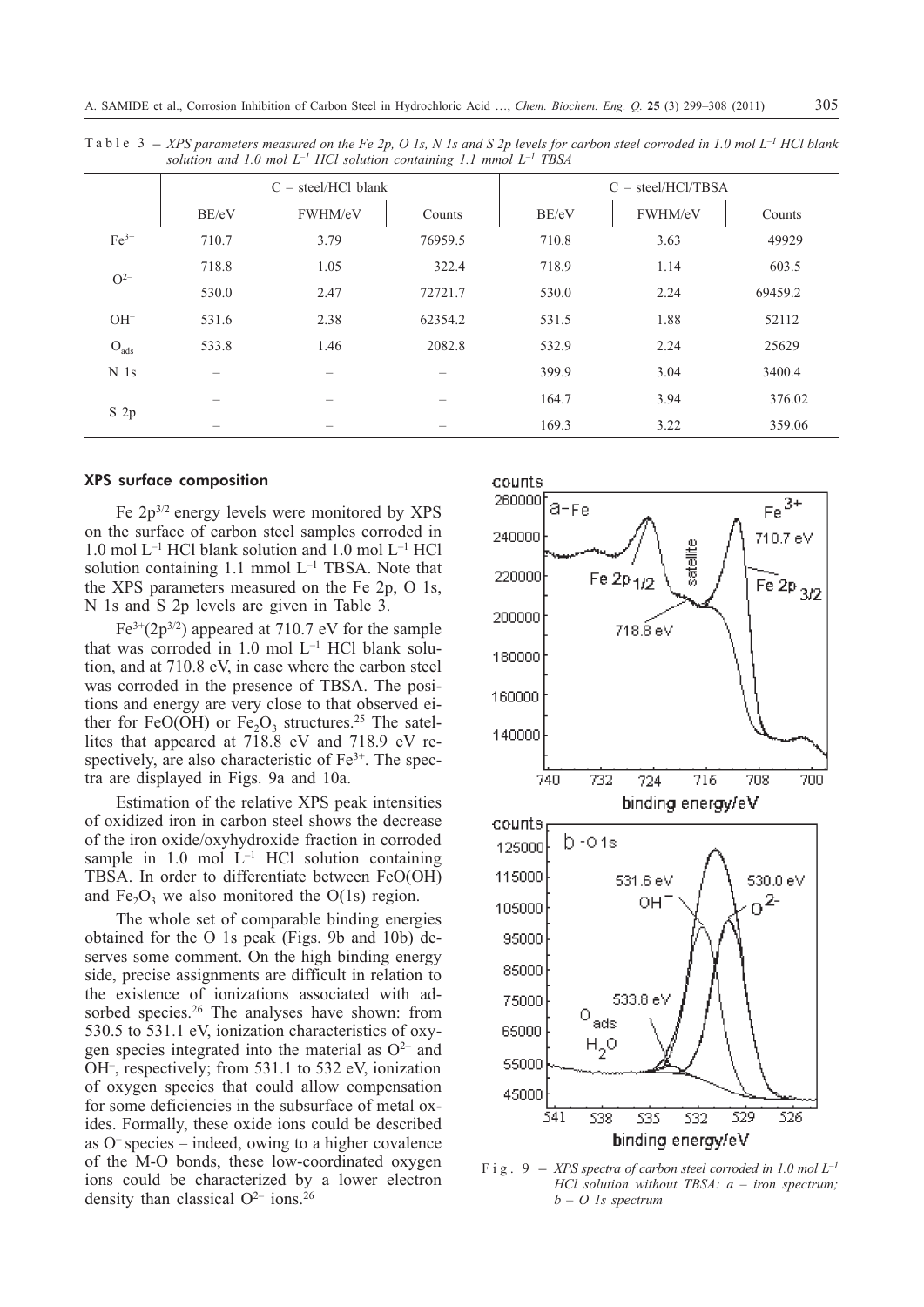

*b – O 1s spectrum; c – N 1s spectrum; d – S 2p spectrum*

For the samples corroded in HCl blank solution and in HCl solution containing TBSA the oxygen peak could be deconvoluted to three components with peak positions at 530.0, 531.6 eV, 533.8 eV and 530.0, 531.5 eV, 532.9, respectively, related to metal oxides and hydroxides, O=S=O/C=O bonds27,28 or other adsorbed species such as oxygen from the water.26 For FeO(OH) two well resolved peaks were observed at 530.0  $(O^{2-})$  and 531.6 / 531.5 eV (OH<sup>-</sup>). The O 1s for  $Fe<sub>2</sub>O<sub>3</sub>$  was found at 530.0 eV. Taking these data into account, we may conclude that the surface layer consists of FeO(OH) rather than pure oxide. Iron oxyhydroxide may occur in anhydrous (FeO(OH)) or hydrated  $(FeO(OH) \cdot nH_2O)$  forms. The monohydrate  $(FeO(OH)·H<sub>2</sub>O)$  might otherwise be described as iron(III) hydroxide (Fe(OH)<sub>3</sub>), and is also known as hydrated iron oxide or yellow iron oxide. From Table 4 it can be observed that the oxide/oxyhydroxide amount decreased in the presence of inhibitor. Moreover, the adsorbed species amount increased, related to sulfone  $(-SO<sub>2</sub>-)$  group presence.

Further relevant information about the chemical composition of surface corroded in  $1.0$  mol  $L^{-1}$ HCl solution containing TBSA is obtained from the XPS spectral analysis of N 1s and S 2p photo-peaks (Figs. 10c and 10d).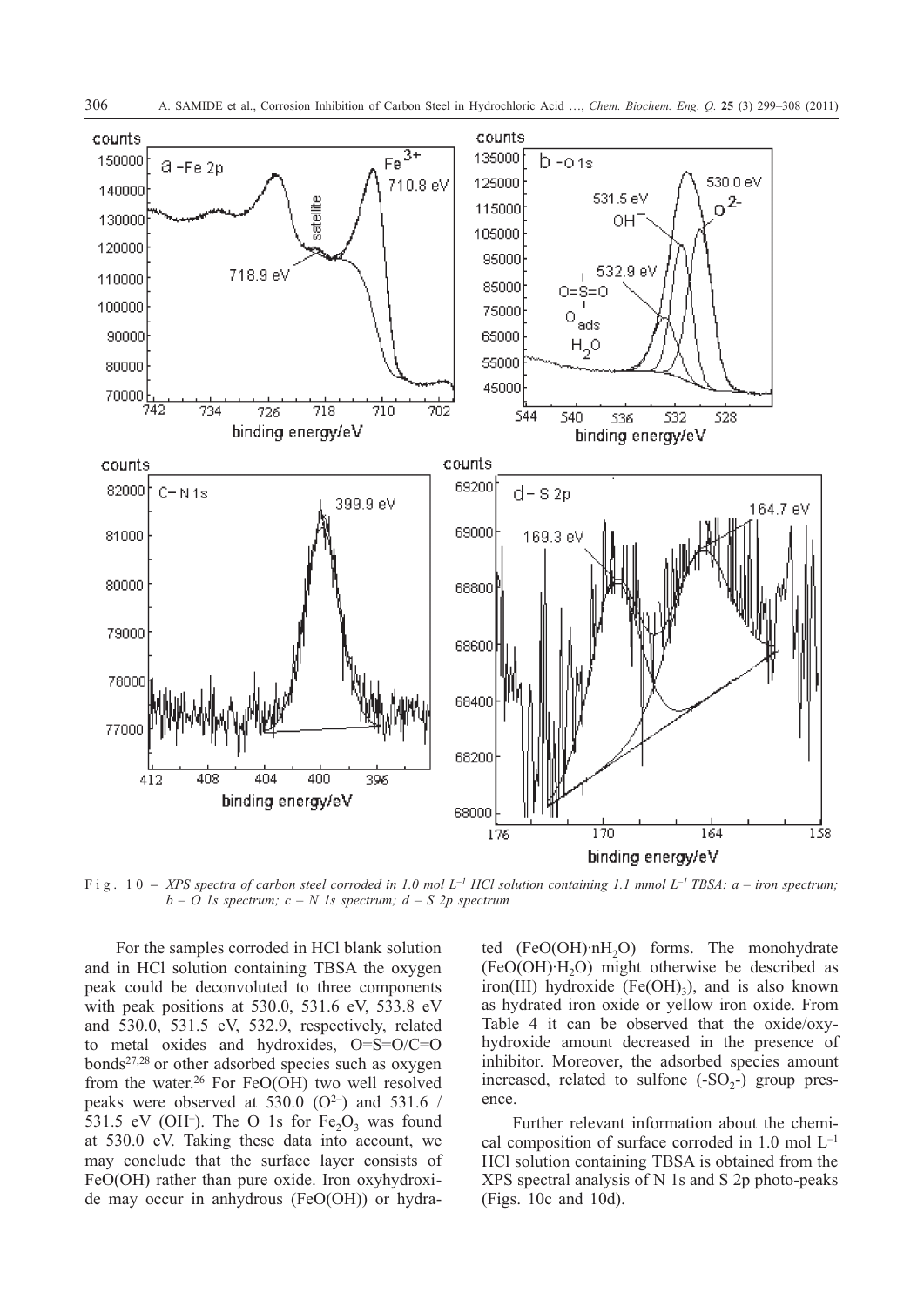| Sample            | $Fe2p^{3/2}$ | O <sub>1s</sub><br>(O <sup>2–</sup> ) | O <sub>1s</sub><br>$(OH-)$ | $O$ 1s (ads) | N <sub>1s</sub>   | S <sub>2p</sub>    |
|-------------------|--------------|---------------------------------------|----------------------------|--------------|-------------------|--------------------|
| C-steel/HCl blank | $Fe3+$       | 530.0 eV                              | 531.6 V                    | 533.8 eV     |                   |                    |
|                   |              | 53 $\%$                               | 45.4 $\%$                  | 1.6 $\%$     | $\hspace{0.05cm}$ |                    |
|                   | $Fe3+$       | 530.0 eV                              | 531.5 eV                   | 532.9 eV     | 399.9 eV          | 164.7 eV           |
| C-steel/HCl/TBSA  |              |                                       |                            |              |                   | $169.4 \text{ eV}$ |
|                   |              | 47.2 $\%$                             | 35.4 $%$                   | 17.4 $%$     |                   |                    |

Table 4 – *Composition of layer deposited on carbon steel surface measured by XPS for carbon steel corroded in 1.0 mol L–1 HCl blank solution and 1.0 mol L–1 HCl solution containing 1.1 mmol L–1 TBSA*

The spectral simulation of the N 1s photo-peak (Fig. 10c) for carbon steel corroded in the presence of TBSA shows organic nitrogen species at 399.9 eV such as amine, amide, imine, etc.29 Indeed, this binding energy corresponds to amine group from TBSA molecule and/or C-N bonds and/or this can be attributed at the unprotonated N atoms (=N- structure) in the thiazolic ring.

The S 2p level spectra (Fig. 10d) consist of two sets of peaks: at low binding energies (164.7 eV) and at higher binding energy (169.4 eV). Photo-peak at high binding energies (169.4 eV) corresponds to highly oxidized  $(+V)$  sulfur such as sulfone,<sup>29</sup> from the TBSA molecule. Photo-peak at low binding energies (164.7 eV) is attributed to organic sulfur entities that are close to neutral sulfur. Corresponding organic species may be thiophenes and disulfides. $2^9$  Thus, we attributed this peak to organic sulfur from thiazolic ring, which is present in the TBSA molecule.

# **Conclusions**

TBSA inhibits corrosion of carbon steel in 1.0 mol  $L^{-1}$  HCl solution; it has an efficiency of  $86.7 \pm 1$  % obtained from mass loss data and electrochemical measurements. SEM indicated that the surface morphology shown in the presence of TBSA is significantly different and more regular than that obtained in 1.0 mol L–1 HCl solution without TBSA. XPS analysis confirms the adsorption of inhibitor on carbon steel surface and shows that in the presence of TBSA the corrosion process is decelerated; at this stage, the main product of corrosion is a non-stoichiometric Fe3+ oxide/oxyhydroxide, consisting of a mixture of FeO(OH) and Fe<sub>2</sub>O<sub>3</sub>, where FeO(OH) is the main phase. This is interpreted in terms of the formation of a protective layer consisting of organic film and an amount of iron compounds.

# *ACKNOWLEDGEMENTS*

*This work was supported by CNCSIS –UEFISCSU, project number PNII – IDEI 422/2008. The authors thank the IDEI/Grant-Program, 422/2008 competition.*

# List of symbols

- TBSA  $-4$ -amino-N- $(1, 3$ -thiazol-2-yl) benzene sulfonamide
- $EIS$  electrochemical impedance spectroscopy
- $XPS X-ray$  photoelectron spectroscopy
- $SEM scanning electron microscopy$
- *W* corrosion rate, g m<sup>-2</sup> h<sup>-1</sup>
- $W_{\text{free}}$  corrosion rate in the absence of the inhibitor,  $g \text{ m}^{-2} \text{ h}^{-1}$
- $W_{\text{inh}}$  corrosion rate in the presence of the inhibitor,  $g \, \text{m}^{-2} \, \text{h}^{-1}$
- $IE$  inhibition efficiency,  $\%$
- $E_{\text{ocp}}$  open circuit potential, mV
- $E_{\text{corr}}$  corrosion potential, mV<br> $\theta$  surface coverage degree
- surface coverage degree
- $K$  adsorption equilibrium constant
- $c$  molar concentration, mol  $L^{-1}$
- $f$  number of the surface active sites occupied by one inhibitor molecule

 $\Delta G_{ads}^0$  – free energy of adsorption, kJ mol<sup>-1</sup>

- *R* universal gas constant, 8.314 J mol<sup>-1</sup> K<sup>-1</sup>
- *T* temperature, K
- $i_{corr}$  corrosion current density, mA cm<sup>-2</sup>
- $i_{\text{corr}}^0$  corrosion current density in the presence of the inhibitor, mA  $\text{cm}^{-2}$
- $R_p$  polarization resistance in the presence of the inhibitor,  $\Omega$  cm<sup>2</sup>
- $R_{p}^{0}$ <sup>0</sup> polarization resistance in the absence of the inhibitor,  $\Omega$  cm<sup>2</sup>
- $R_s$  solution resistance,  $\Omega$  cm<sup>2</sup>
- CPE Constant Phase Element
- $C_{\text{dl}}$  double layer capacitance,  $\mu$ F cm<sup>-2</sup>
- $BE$  binding energy, eV

#### References

- 1. *Larabi, L., Harek, Y., Traisnel, M., Mansria, A.,* J. Appl. Electrochem. **34** (2004) 833.
- 2. *Samide, A., Bibicu, I., Rogalski, M. S., Preda, M.,* Corros. Sci. **47** (2005) 1119.
- 3. *Abdallah, M.,* Corros. Sci. **46** (2004) 1981.
- 4. *Ashassi-Sorkhabi, H., Ghasemi, Z., Seifzadeh, D.,* Appl. Surf. Sci. **249** (2005) 408.